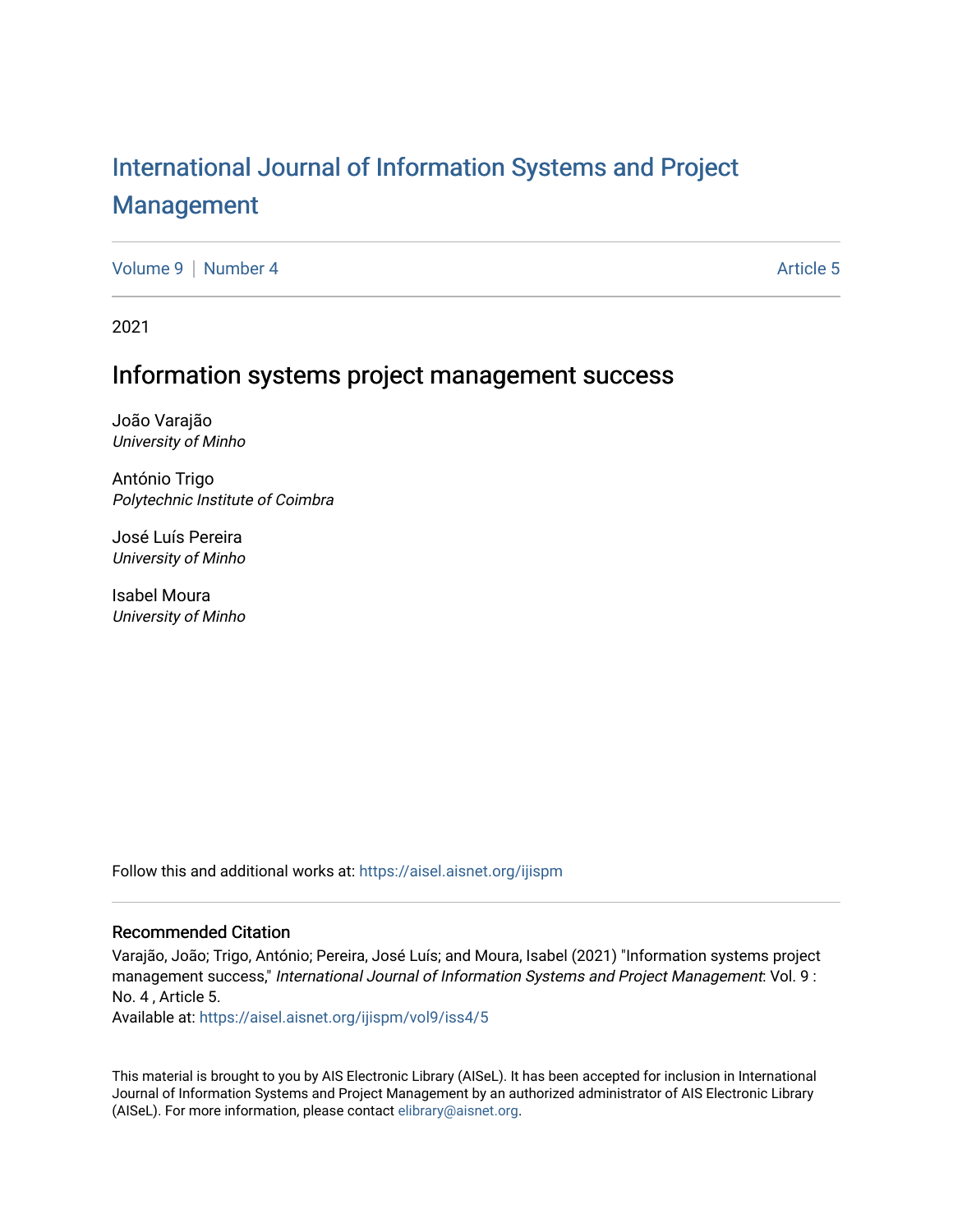

# International Journal of Information Systems and Project Management

ISSN (print):2182-7796, ISSN (online):2182-7788, ISSN (cd-rom):2182-780X *Available online a[t www.sciencesphere.org/ijispm](http://www.sciencesphere.org/ijispm)*

# Information systems project management success

# **João Varajão**

Information Systems Department, ALGORITMI Center, University of Minho Campus de Azurém, 4804-533 Guimarães Portugal varajao@dsi.uminho.pt

**António Trigo** Coimbra Business School (ISCAC), ALGORITMI Center, Polytechnic Institute of Coimbra Quinta Agrícola – Bencanta, 3045-601 Coimbra Portugal aribeiro@iscac.pt

**José Luís Pereira** Information Systems Department, ALGORITMI Center, University of Minho Campus de Azurém, 4804-533 Guimarães Portugal jlmp@dsi.uminho.pt

**Isabel Moura**

Information Systems Department, ALGORITMI Center, University of Minho Campus de Azurém, 4804-533 Guimarães Portugal icm@dsi.uminho.pt

# **Abstract:**

This paper aims to provide new insights into information systems (IS) project management success. Even though many studies found in the literature show results of software development projects, few studies address the success of IS (socio-technical) projects. Responses to an international survey, regarding 472 projects in total, showed that IS project management is achieving high levels of success; yet, only a minority of projects end without changes in scope, schedule or cost. Furthermore, the results show that changes in scope, schedule or cost are frequent in this kind of project and do not significantly affect the perception of success. These results provide researchers and practitioners with a better understanding of IS project management success evaluation.

# **Keywords:**

information systems; information technology; project; project management; success; criteria; evaluation.

**DOI:** 10.12821/ijispm090404

**Manuscript received:** 8 October 2020 **Manuscript accepted:** 15 March 2021

Copyright © 2021, SciKA. General permission to republish in print or electronic forms, but not for profit, all or part of this material is granted, provided that the<br>International Journal of Information Systems and Project the fact that reprinting privileges were granted by permission of SciKA - Association for Promotion and Dissemination of Scientific Knowledge.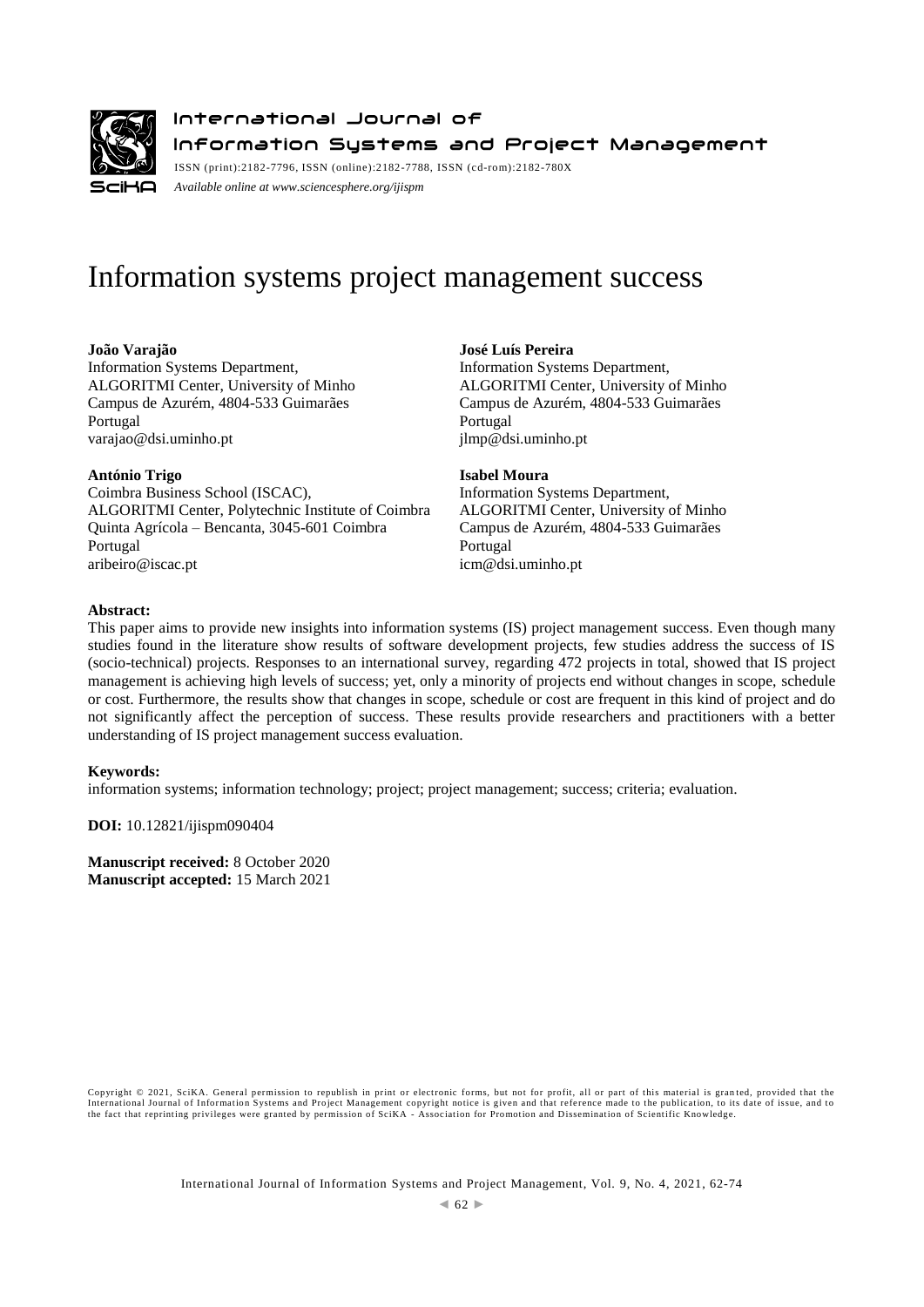#### Information systems project management success

#### **1. Introduction**

Project management success has been a hot topic in the scientific and practitioner literature for a long time [1-4]. However, it has been frequently reported and assumed that Information Systems (IS) projects show low levels of success [5-7]; some of the causes underlying such underachievement are [8]: project underestimation of resources; inadequate definition of requirements; changes in scope; failure to assess, control or manage risks throughout project execution; unrealistic expectations; inappropriate methodology, etc.

Even though there are well-known studies — for instance, the Standish Group's Chaos Reports [9, 10] — that show low levels of success, they typically focus on software development (technical) projects rather than on organizational IS (socio-technical) projects. Although these projects are often treated indiscriminately in the literature, it is important to differentiate them due to the specificities of organizational IS projects' activities, outputs, and outcomes (e.g., changes in business processes), which need to be considered in project management.

A primary goal of software development projects is to create Information Technology (IT) artefacts (e.g., software applications), which are typically mainly technical endeavors. Organizational IS have a different scope. An IS is a combination of intelligent agents (human and/or artificial), processes, and IT (hardware, software, and infrastructure) related to the dissemination and use of data, information, and knowledge in an organization. Accordingly, an IS project can be defined as a temporary endeavor undertaken to improve an organizational IS. In this sense, additionally to projects focused on software development (e.g., a project focused on developing a new digital game), in our study we assume that IS projects have implicit organizational interventions (such as the deployment of a commercial off-the-shelf application), which include placing IT artefacts in organizations — considering both social and technological aspects where change management has a crucial role.

Even though many studies in the literature report on software development projects' results, few studies specifically address organizational IS (socio-technical) projects. In light of this, some interesting questions can be posed: Is the success achieved in IS project management similar to the success of software development projects? Is project management success of IS projects rigidly tied to fulfilling its scope, schedule, and cost baselines? Do changes in scope, schedule, and cost influence the overall perception on IS project management success?

This research addresses these questions by examining the project management success of IS projects, based on data from an international survey delivered to experienced IS project managers. Our study complements existing research by providing practitioners and researchers with new insights on project management success.

The paper is organized as follows. The following section summarizes the relevant literature on IS projects and project management success. The research design and methodology are described next. Then, the key findings and results are presented and discussed. Finally, we conclude with implications from this study for practice and research, limitations, and some highlights for further research.

## **2. Background**

#### *2.1 Information Systems Projects*

Modern organizations face increasing complexity due to their business environment's higher volatility, uncertainty, and ambiguity [9]. In this context, IS play a central role in organizations and are present in almost every aspect of the business [10], being a business core asset essential to improve productivity, reduce operational costs, or gain competitive advantages.

In a rapidly changing business and technological environment, the ability to improve IS is an important aspect that can differentiate organizations from each other. Moreover, organizations must continuously innovate, and an organization's sustainable success is inextricably associated with the success of its IS projects [11].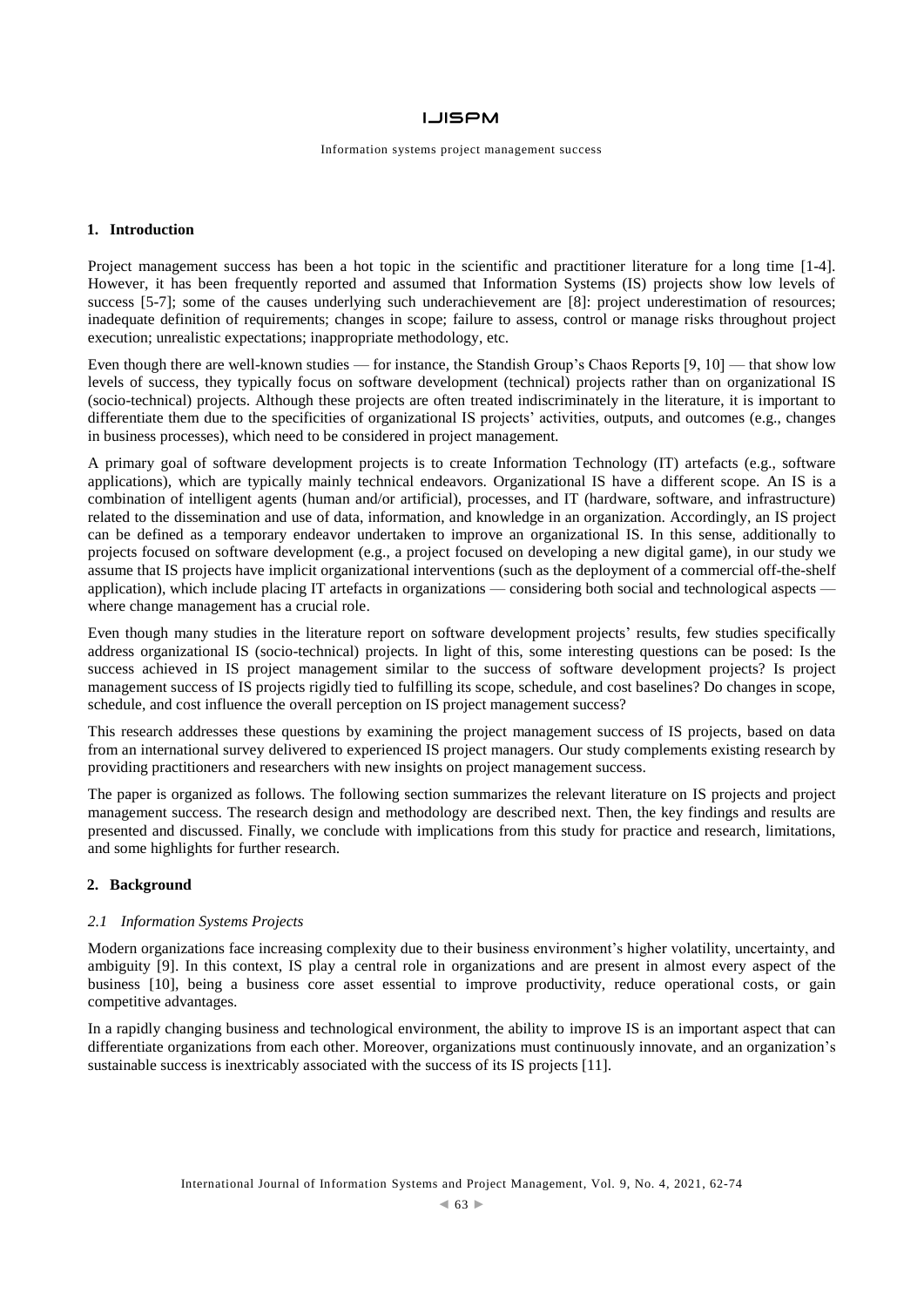#### Information systems project management success

Companies currently use IS to support their activities at all management levels, and few of them try to conduct their businesses without seeking to exploit the advantages provided by IS. With the increasing complexity of organizations, projects are also becoming more complex [12]. Currently, an IS project can assume many sizes and forms, including implementation of ERP (Enterprise Resource Planning system), CRM (Customer Relationship Management system), SCM (Supply Chain Management system), BI (Business Intelligence system), and ERP modules. IS projects also include custom systems development, systems improvement, process improvement using IT, systems migration, infrastructure enhancement, consultancy, and others [13]. The development/implementation type can vary from customized development to COTS (commercial off-the-shelf)/packaged software implementation.

Even though an IS project can include software development, our study makes a primary distinction by positing that organizational IS projects have implicit organizational interventions thus requiring a socio-technical approach [14].

#### *2.2 Project Success and Project Management Success*

The complexity and ambiguity surrounding the definition and measurement of project success [15, 16] have been recognized as a problem since awareness of success has evolved [17]. This is due, for instance, to potentially different perspectives on success by project stakeholders [18].

Two distinct components of project success can be considered [19]: Project Management (PM) success; and the success of project deliverables. The two components are differentiated as follows. PM success focuses on the management process and mainly on the project's successful realization regarding scope, schedule, and cost. These three dimensions indicate the degree of efficiency and effectiveness of project execution. The success of deliverables focuses mainly on the effects of the project's resulting products and services in the post-project stage.

Even though success of PM and success of deliverables are not mutually dependent, unsuccessful PM may jeopardize the success of deliverables. Therefore, the project and its resulting outputs cannot be viewed isolated [20]. Typically, reports on success found in the literature are mainly focused on PM success.

In the case of software development, the projects have not been synonymous with "success" in the last decades [21]. In fact, the software development area often seems to be captive of its failures [22], and this perception is widespread [16]. The Standish Group reports are a landmark in the development of this vision of "failure." This entity has published the first "Chaos Report" in 1994 [23] and, despite the study focused on software development projects, the truth is that the reported results were extrapolated to IS projects in general. Over time, with the periodic publication of the reports, the idea has persisted that projects are problematic and that the levels of failure continue practically unchanged, leading to the conclusion that this critical situation is still unravelling [20]. For instance, the Chaos Report 2020 [24] shows that only 31% of projects are successful, 50% are challenged (e.g., fail in scope, schedule, or results), and 19% fail.

Although these studies are often cited [25], several researchers have questioned them [26-28], due, for instance, to misconceptions about the definition of success and failure. Albeit this criticism of the Standish Group, other authors have reported evidence on high levels of project failure — e.g., Jørgensen and Moløkken-Østvold [28], Cuthbertson [29], Yong, et al. [30], and Iriarte and Bayona [7]. Considering that most studies found are related to software development projects, our research addresses the gap in the literature by focusing on the success of IS (socio-technical) project management.

## **3. Method**

Our method involved administering an online survey to IS project managers. The data were analyzed using descriptive and inferential statistics.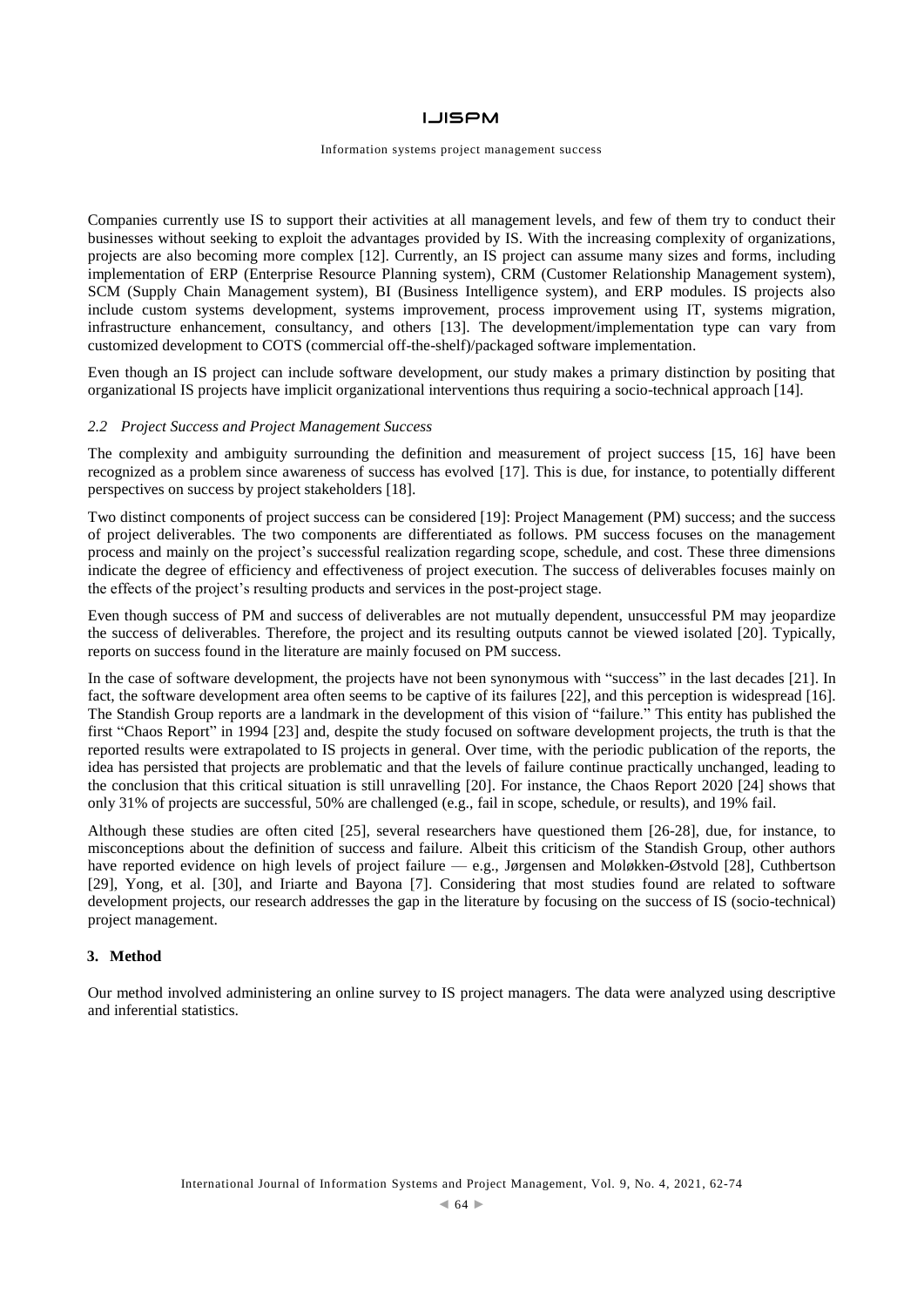#### Information systems project management success

#### *3.1 Measurement Instrument*

We used a survey instrument (questionnaire) to measure several aspects of IS Project Management success. We asked participants to consider the last three to five projects they had been involved in and to indicate the characteristics, level of success achieved, and compliance with the scope, schedule, and cost verified in each of those selected projects.

All items used a Likert scale. For "scope", "schedule", and "cost" we used a similar scale. For instance, the scale regarding scope was as follows: "Scope not fulfilled;" "Scope fulfilled WITH changes to the original plan;" "Scope fulfilled WITHOUT changes to the original plan." The "level of success" was measured using a bipolar semantic differential continuous line scale. For analysis purposes, the line was divided into eleven equal sections and coded from 0 ("project abandoned") to 10 ("complete success").

The context validity of the questionnaire was examined before starting the survey. Two professors of IS and PM, and nine IS project managers pilot-tested the surveys. The results indicated a few minor refinements, which were then made to the final questionnaire.

#### *3.2 Data Collection*

Our sample of IS project managers was primarily drawn from the worldwide community of LinkedIn users. A discussion topic with a link to the online survey was posted in several groups of PM and IS. Additionally, follow-up emails were sent to project managers and chief information officers (holding project management duties), with information about the survey and a link. A total of 111 responses were obtained. Since four of the responses were incomplete and unusable, in our analysis we used a final number of 107 complete responses, representing a total of 472 IS projects (each respondent reported three to five projects).

Table 1 summarizes the demographics of the respondents, who consisted mainly of project managers (52.3%) and chief information officers (19.7%), all of them with experience in PM. The majority of respondents are over 40 years old (71.1%) and have more than ten years of experience (58%), whereas 18.7% have more than 20 years of experience. Finally, 93.5% of the respondents indicated that they held graduate or postgraduate degrees.

|                                                 | Frequency | Percent |
|-------------------------------------------------|-----------|---------|
| Gender                                          |           |         |
| Male                                            | 85        | 79.4    |
| Female                                          | 22        | 20.6    |
| Age                                             |           |         |
| $27 - 40$                                       | 32        | 29.9    |
| $41 - 50$                                       | 48        | 44.9    |
| > 50                                            | 27        | 25.2    |
| <b>Education</b>                                |           |         |
| Undergraduate                                   | 7         | 6.5     |
| Graduate                                        | 40        | 37.4    |
| Postgraduate                                    | 60        | 56.1    |
| <b>Education area</b>                           |           |         |
| <b>Informatics</b>                              | 20        | 18.7    |
| <b>Information Systems</b>                      | 39        | 36.5    |
| <b>Business Management</b>                      | 27        | 25.2    |
| Other                                           | 21        | 19.6    |
| Training or certification in project management |           |         |
| Yes                                             | 70        | 65.4    |
| No                                              | 37        | 34.6    |

Table 1. Profile of project manager respondents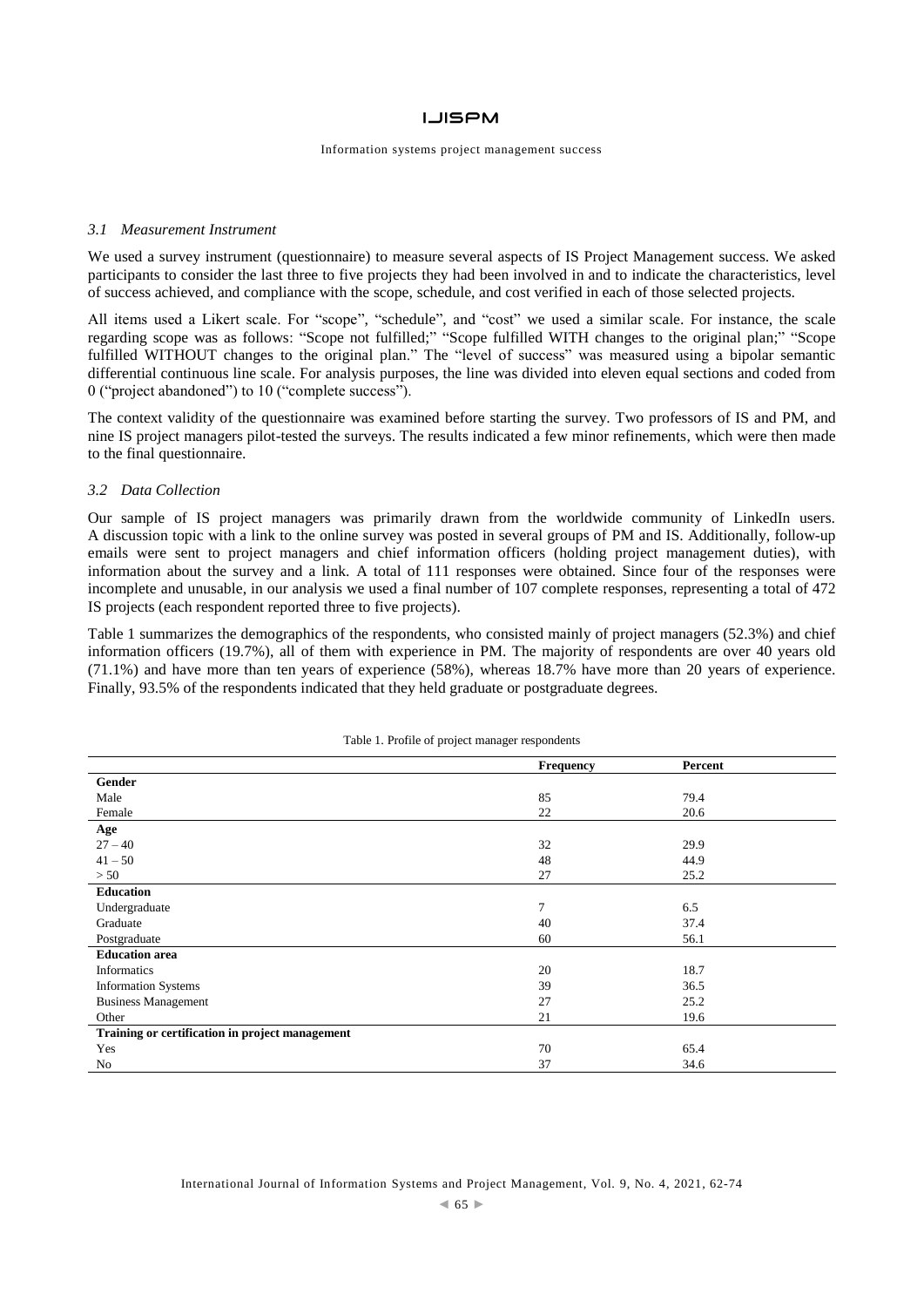#### Information systems project management success

|                                         | Frequency | Percent |
|-----------------------------------------|-----------|---------|
| <b>Current position</b>                 |           |         |
| Project manager                         | 56        | 52.3    |
| Chief Information Officer / IT Director | 21        | 19.7    |
| Director / Manager                      | 15        | 14.0    |
| Other                                   | 15        | 14.0    |
| Average years in the position           |           |         |
| $1 - 10$                                | 23        | 21.5    |
| $11 - 20$                               | 45        | 42.1    |
| >20                                     | 39        | 36.4    |
| Average years in project management     |           |         |
| $1 - 5$                                 | 13        | 12.1    |
| $6 - 10$                                | 32        | 29.9    |
| $11 - 20$                               | 42        | 39.3    |
| >20                                     | 20        | 18.7    |
| Number of projects as project manager   |           |         |
| < 11                                    | 25        | 23.4    |
| $11 - 30$                               | 42        | 39.2    |
| >30                                     | 40        | 37.4    |

Table 2 summarizes the characteristics of the respondents' companies. The respondents came from organizations of different sizes (small, medium, and large). Many of those companies align their PM methodology with PMBOK (37.4%), while only 12.1% use a PM maturity model to improve their PM practices. The sample is split evenly in several contextual variables (e.g., total employees and turnover), rendering the analysis more reliable. The majority of those companies have headquarters in Europe (62.6%) and North America (23.4%), and an international presence (60.7%). To sum up, the respondents are experienced project managers representing various company sizes and PM approaches.

#### Table 2. Profile of respondents' companies

|                                         | <b>Frequency</b> | Percent |
|-----------------------------------------|------------------|---------|
| <b>Total employees</b>                  |                  |         |
| $1 - 200$                               | 33               | 30.8    |
| $201 - 500$                             | 20               | 18.7    |
| $501 - 2000$                            | 22               | 20.6    |
| > 2000                                  | 30               | 28.0    |
| Did not know / Did not answer           | $\overline{c}$   | 1.9     |
| <b>Turnover</b>                         |                  |         |
| < 1.000.000                             | 15               | 14.0    |
| $1.000.000 - 10.000.000$                | 19               | 17.8    |
| $10.000.001 - 250.000.000$              | 24               | 22.4    |
| > 250.000.000                           | 23               | 21.5    |
| Did not know / Did not answer           | 26               | 24.3    |
| <b>Headquarters</b>                     |                  |         |
| North America                           | 25               | 23.4    |
| Europe                                  | 67               | 62.6    |
| Other                                   | 15               | 14.0    |
| Number of countries where it is present |                  |         |
| 1                                       | 42               | 39.3    |
| $2 - 10$                                | 36               | 33.6    |
| >10                                     | 29               | 27.1    |
| <b>Certifications</b>                   |                  |         |
| Yes                                     | 50               | 46.7    |
| No                                      | 57               | 53.3    |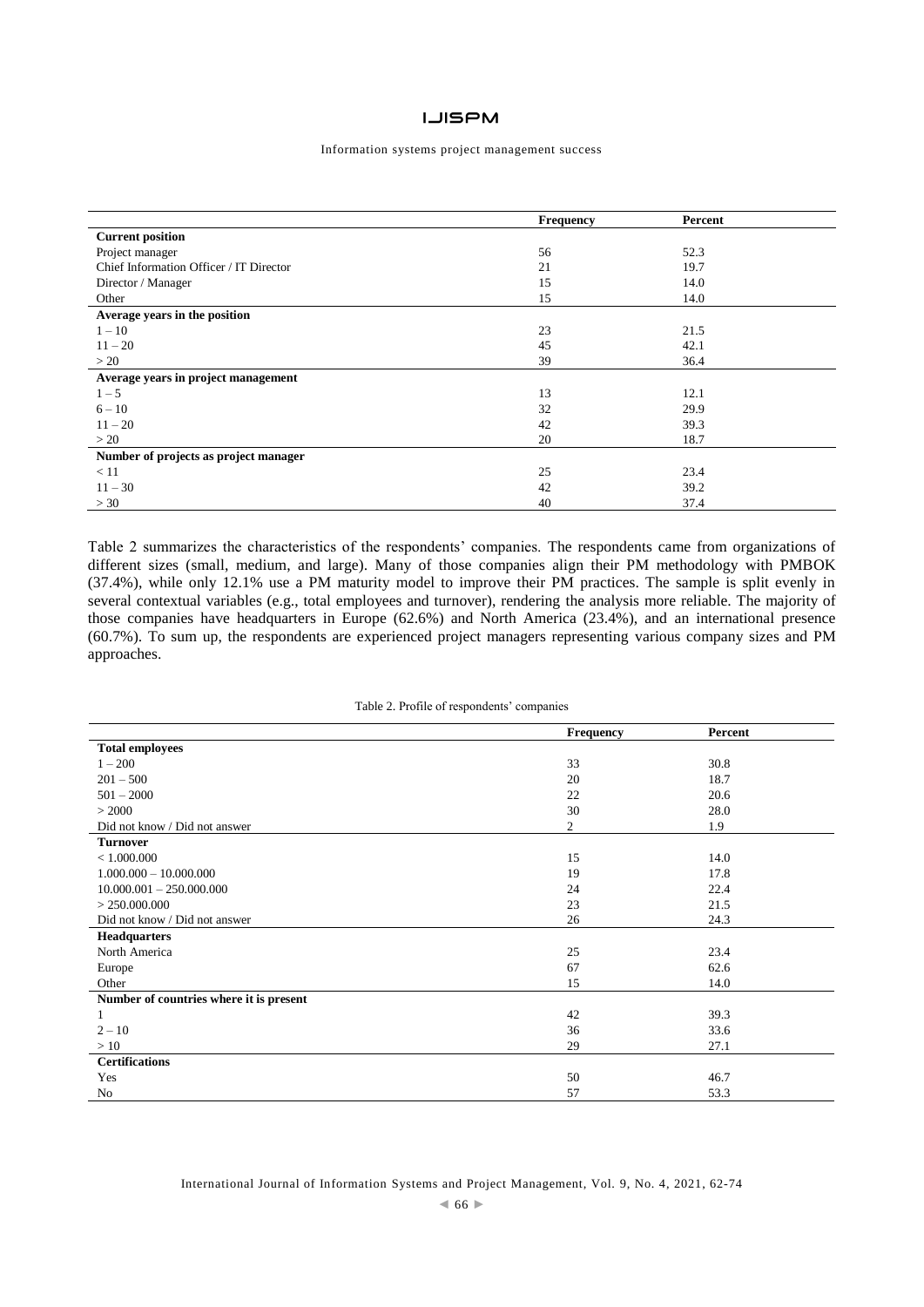#### Information systems project management success

|                                          | <b>Frequency</b> | Percent |
|------------------------------------------|------------------|---------|
| Project management approach/methodology  |                  |         |
| PMBOK or Custom (based on PMBOK)         | 40               | 37.4    |
| Custom (based on various methodologies)  | 26               | 24.3    |
| It is not used a formal methodology      | 22               | 20.5    |
| Other                                    | 19               | 17.8    |
| Uses a project management maturity model |                  |         |
| Yes                                      | 13               | 12.1    |
| No                                       | 94               | 87.9    |
| Main software used in project management |                  |         |
| MS Project                               | 55               | 51.4    |
| MS Excel                                 | 20               | 18.7    |
| Custom                                   | 13               | 12.1    |
| Other                                    | 19               | 17.8    |

# *3.3 Data Analysis*

The data collected through the questionnaire survey were analyzed using the Statistical Package for the Social Sciences (SPSS) software package.

The statistical tests included One-way ANOVA (and Levene's *F* test), Kruskal-Wallis, and Mann-Whitney. These tests were selected considering the number of variables, the type of measurement and number of levels of variables (of the dependent and independent variables), and compliance with statistical assumptions.

One-way ANOVA should be used when the dependent variable is normal/scale data, and the independent variable has three or more levels or groups. The assumptions of the test are: observations are independent; variances on the dependent variable are equal across groups; the dependent variable is normally distributed for each group. Levene's *F* test for the assumption that the variances of the groups are equal.

As nonparametric tests, Kruskal-Wallis and Mann-Whitney were selected when the assumptions for using parametric tests were violated (e.g., normal distribution of variables).

The Kruskal-Wallis test should be used when the dependent variable is clearly ordinal or parametric assumptions are markedly violated, and the independent variable has three or more levels or categories/groups/samples.

The Mann-Whitney test should be used when the dependent variable is clearly ordinal or parametric assumptions are markedly violated, and the independent variable has two levels or categories/groups/samples.

#### **4. Results and discussion**

#### *4.1 Information Systems Projects*

We asked project managers to characterize the last projects they had participated in. Each of them reported three to five projects, which are summarized in Table 3. They were involved in projects of varying types, costs, and durations. Almost 42% of the projects were related to implementing ERP/CRM systems, 19.3% to the implementation of custom systems, and the remaining to BI implementation, process improvement, and others (e.g., system maintenance). The development/implementation type was mainly customized development (41.9%) and implementation of packaged software/commercial off-the-shelf (COTS) together with customized development (31.6%). Regarding project duration, slightly more than half of the projects (54.1%) lasted up to nine months, and the mode duration of a project was six months. Concerning budget, the reported projects present a wide range of project sizes, including projects with a budget less than 25K EUR to projects with budgets of more than 2M EUR (the majority of projects had a budget of fewer than 250K EUR).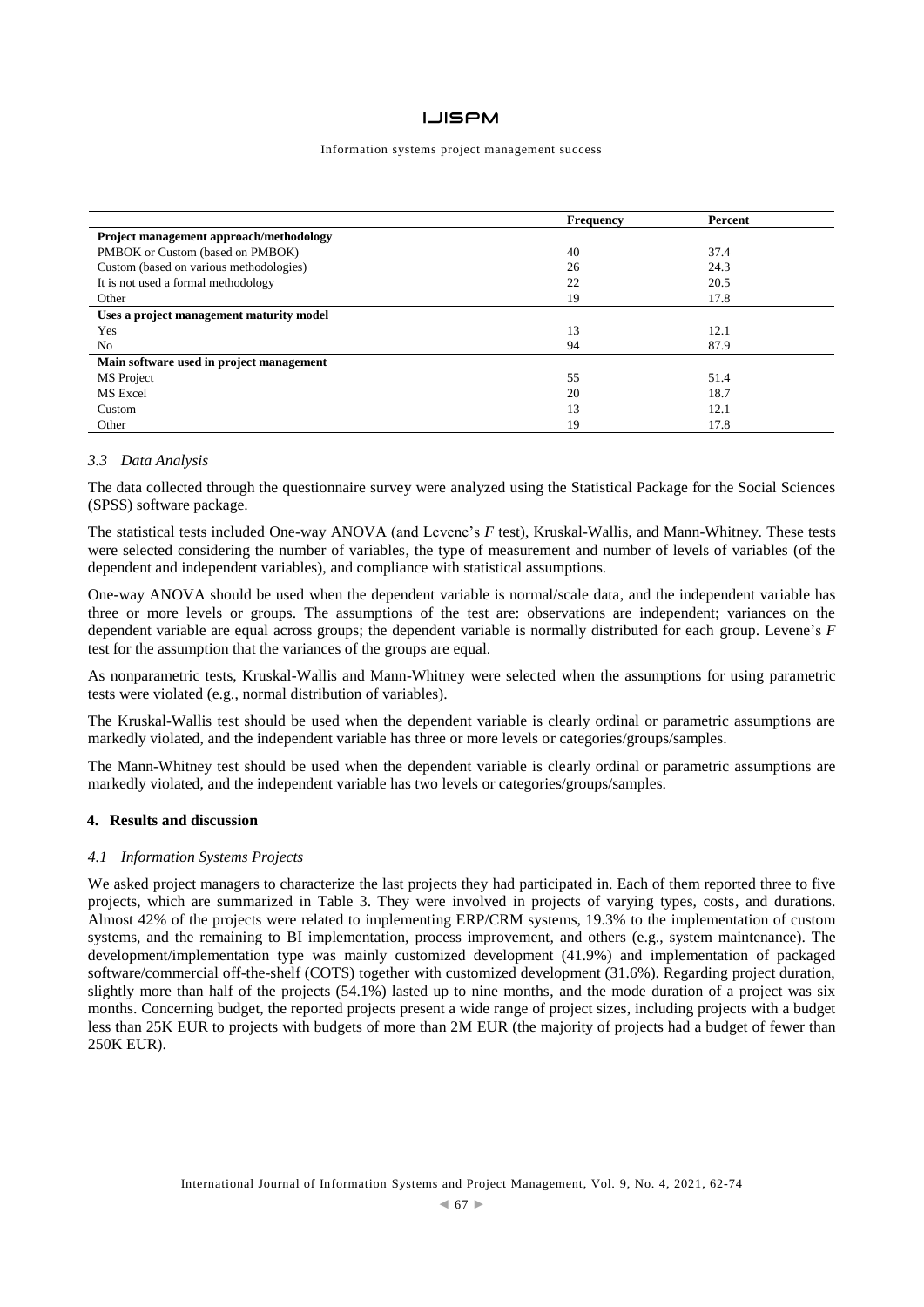#### Information systems project management success

|                                                     | Frequency | Percent |
|-----------------------------------------------------|-----------|---------|
| Project type                                        |           |         |
| ERP implementation                                  | 83        | 17.6    |
| CRM implementation                                  | 37        | 7.8     |
| BI implementation                                   | 44        | 9.3     |
| ERP module implementation                           | 78        | 16.5    |
| Custom system implementation                        | 91        | 19.3    |
| Process improvement                                 | 41        | 8.7     |
| Other                                               | 98        | 20.8    |
| Development/implementation type                     |           |         |
| Customized development                              | 198       | 41.9    |
| Packaged software / COTS                            | 82        | 17.4    |
| Customized development and packaged software / COTS | 149       | 31.6    |
| Other                                               | 43        | 9.1     |
| <b>Project Duration (in months)</b>                 |           |         |
| $1 - 3$                                             | 82        | 17.4    |
| $4 - 6$                                             | 118       | 25.0    |
| $7 - 9$                                             | 55        | 11.7    |
| $10 - 12$                                           | 94        | 19.9    |
| $13 - 24$                                           | 89        | 18.9    |
| > 24                                                | 34        | 7.2     |
| <b>Project Budget (in EUR)</b>                      |           |         |
| < 25.001                                            | 71        | 15.0    |
| $25.001 - 50.000$                                   | 61        | 12.9    |
| $50.001 - 100.000$                                  | 63        | 13.3    |
| $100.001 - 250.000$                                 | 62        | 13.1    |
| $250.001 - 500.000$                                 | 57        | 12.1    |
| $500.001 - 2.000.000$                               | 70        | 14.8    |
| > 2.000.000                                         | 57        | 12.1    |
| Did not know / Did not answer                       | 31        | 6.6     |

#### *4.2 Information Systems Project Management Success*

As shown in Figure 1, IS Project Management is achieving high levels of success, with the majority of projects at the top levels (52.1% of the projects are in the ninth and tenth levels, meaning that the ten is a complete success), and only 16.1% are below level 7. Concerning the projects below the middle point (5), the percentage drops to 7.4%.

These results contradict the general idea regarding IS projects' success. The differences may be due to several reasons. They may be related to the types of projects implemented, or to evaluation criteria and evaluation models used. For instance, the classic definition of success contained in the well-known Standish Group's Chaos Reports is [23]: "The project is completed on-time and on-budget, with all features and functions as initially specified." More recently, project success was redefined by the Standish Group to "on time, on budget, with a satisfactory result" [31] and a project is considered "challenged" if it fails just one criterion.

Figure 2 shows the obtained results regarding accomplishment of scope, cost, and schedule in IS projects. Overall, IS projects are being completed according to the defined scope, schedule, and cost of the surveyed cases, respectively at 94.1% (39.8%+54.3%), 87.5% (37.9%+49.6%), and 89.8% (50%+39.8%). However, in most cases, such accomplishment is not related to the original plan. When considering the initial plan, the results drop to 39.8% in the case of scope, 37.9% in the case of schedule, and 50.0% in the case of cost.

Putting these criteria together, the total number of 123 projects (26.1%), i.e., about one-quarter of the projects, simultaneously fulfilled scope, schedule, and cost without changes to the original plan. This shows that in IS Project Management, fulfillment of scope, schedule, and cost is not rigidly tied to the initial plans.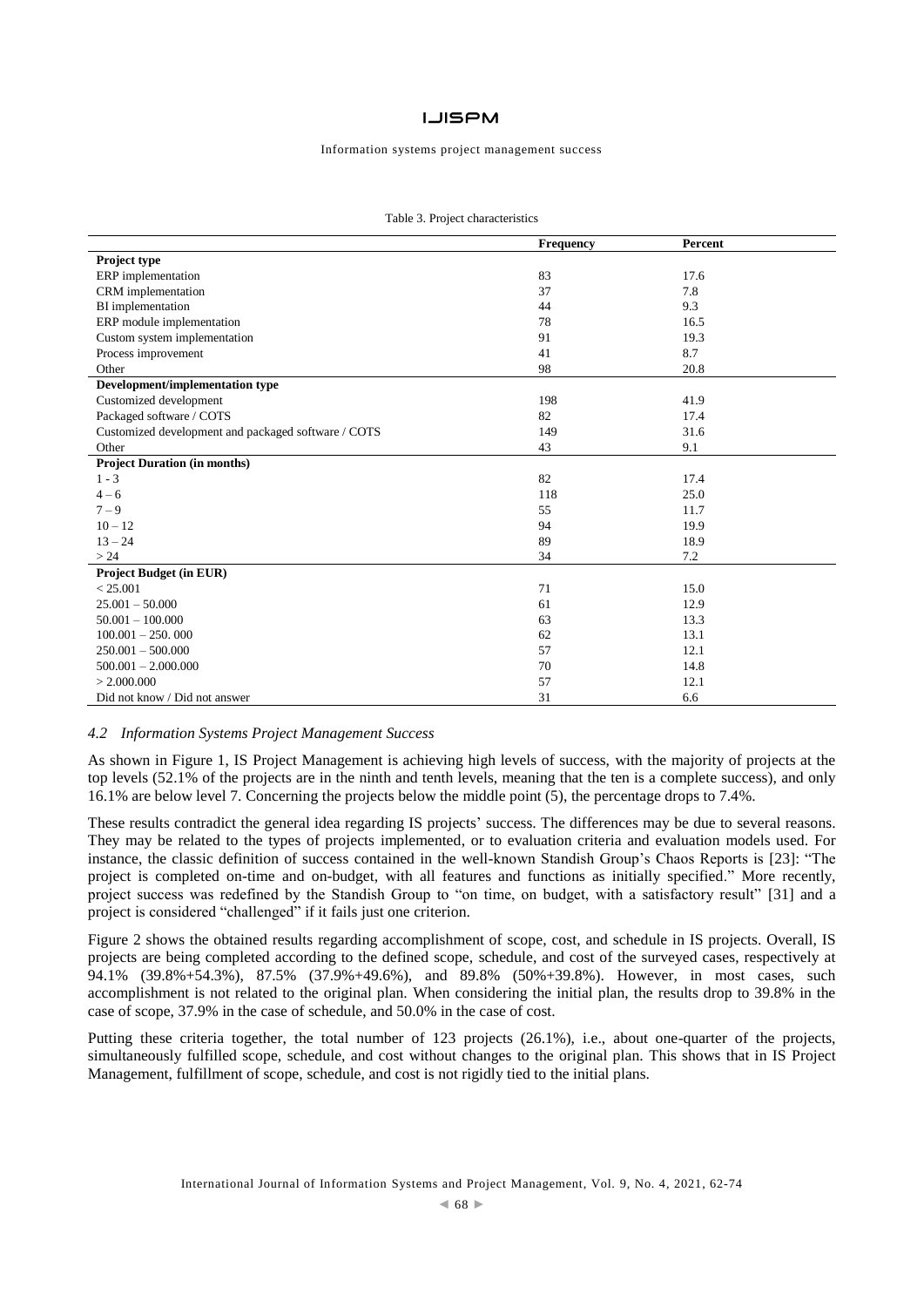Information systems project management success



Figure 1. Level of success achieved in IS project management

Was fulfilled, WITHOUT changes Was fulfilled, WITH changes Was not fulfilled



Figure 2. Compliance with Scope, Schedule, and Cost in IS project management

## *4.3 Information Systems Project Management Success and Fulfillment of Scope, Schedule, and Cost*

We tested scope management, time management, and cost management independent variables with the dependent variable project success to analyze if differences in the level of success are related to fulfillment of scope, schedule, and cost (WITH and WITHOUT changes).

We used one-way ANOVA to compare the three levels of *scope management* on the dependent variable *project success*. Levene's *F* test result was *p*=0.206 (not significant), so the assumption was not violated. Since the assumptions were not violated, the ANOVA test could be used. A statistically significant difference was found among the three levels of *scope management* on *project success*,  $F(2, 469) = 92.658$ ,  $p<0.001$ . The mean *success* is 4.1011 for projects where "the scope was fulfilled WITHOUT changes to the original plan", 3.3555 for projects where "the scope was fulfilled WITH changes to the original plan", and 1.5 for projects where "the scope was not fulfilled".

We used the nonparametric Kruskal-Wallis test to compare the three levels of *schedule management* on the dependent variable *project success* since Levene's *F* test (*p*=0.004) was significant (so the homogeneity of variance assumption was violated). The results (*Chi-Square*=1.754, *p*=0.416) show that there is no overall difference among the three groups of *schedule management*. Nevertheless, the mean rank for projects where "the schedule was fulfilled WITHOUT changes to the original plan" is greater than for projects where "the schedule was fulfilled WITH changes to the original plan" or "the schedule was not fulfilled" (respectively, 8.00, 5.33, and 5.00).

We used one-way ANOVA to compare the three levels of *cost management* on the dependent variable *project success*. Levene's  $F$  test ( $p=0.851$ ) was not significant, so the assumption was not violated. A statistically significant difference was found among the three levels of *cost management* on *project success*, *F* (2, 469) = 83.534, *p*<0.001. The mean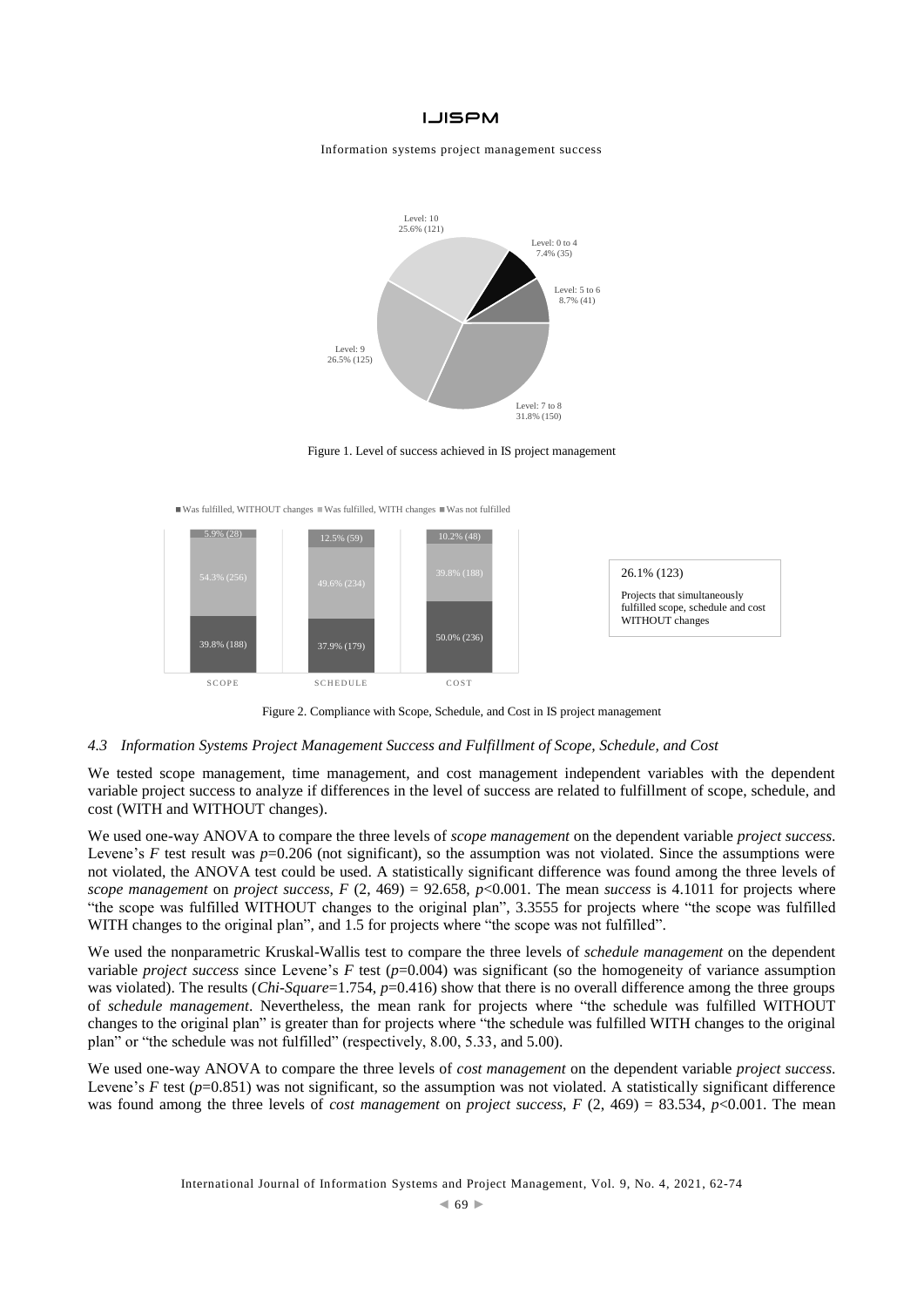#### Information systems project management success

*success* is 3.9746 for projects where "the cost was fulfilled WITHOUT changes to the original plan", 3.4096 for projects where "the cost was fulfilled WITH changes to the original plan", and 1.9375 for projects where "the cost was not fulfilled."

A Mann-Whitney test was used to investigate whether projects where "scope, schedule, and cost were fulfilled WITHOUT changes to the original plan" differ from the other projects regarding achieved success. This nonparametric test was selected since Levene's  $F$  test ( $p=0.009$ ) was significant (so the homogeneity of variance assumption was violated). The results obtained (Mann-Whiney U = 10126, Wilcoxon W = 71201, Z = -9.031,  $p<0.001$ ) indicate that there is a significant difference between groups. The mean rank for the group "scope, schedule, and cost were fulfilled WITHOUT changes to the original plan" is  $328.67$  (N=123), and the mean rank for the other group is 204.01 (N=349).

Table 4 presents a summary of the statistical tests' results.

| <b>Variables</b>                 | Scope                 | <b>Schedule</b>        | Cost                                    | Scope, Schedule, and Cost |  |
|----------------------------------|-----------------------|------------------------|-----------------------------------------|---------------------------|--|
| <b>Statistical test</b>          | One-way ANOVA         | Kruskal-Wallis         | One-way ANOVA                           | Mann-Whitney              |  |
| <b>Fulfilled WITHOUT changes</b> | 4.1011                | 8.00                   | 3.9746                                  | $328.67$ (N=123)          |  |
| <b>Fulfilled WITH changes</b>    | 3.3555                | 5.33                   | 3.4096                                  |                           |  |
| <b>Not fulfilled</b>             | 1.5                   | 5.00                   | 1.9375                                  | $204.01$ (N=349)          |  |
| <b>Results</b>                   | Difference found      | Difference             | Difference<br>Difference found<br>found |                           |  |
|                                  |                       | not found              |                                         |                           |  |
|                                  | $F(2,469) = 92.658$ , | $Chi-Square = 1.754$ , | $F(2,469) = 83.534$ ,                   | Mann-Whitney U=10126,     |  |
|                                  | p<0.001               | $p=0.416$              | p<0.001                                 | Wilcoxon $W=71201$ , $Z=$ |  |
|                                  |                       |                        |                                         | 9.031, $p<0.001$          |  |

Table 4. Level of success and fulfillment of scope, schedule, and cost

Additionally, we used one-way ANOVA to compare the levels of *project type* on the dependent variable *project success*. Levene's *F* test ( $p=0.298$ ) was not significant, so the assumption was not violated. A statistically significant difference was found among the levels of *project type* on *project success*, *F* (6, 465) = 2.892, *p*<0.009. The project types showing a higher mean are "Business Intelligence implementation" (3.7955), "ERP module implementation" (3.6667), and "Other projects" (3.8367). This may be due to the fact that these projects usually have a smaller scope than "ERP implementation" or "CRM implementation". However, further studies are required to explore this result.

#### *4.4 Summary and Discussion of Main Results*

Figure 3 presents a summary of the achieved results, answering the underlying research questions. On the one hand, the results show that IS projects are achieving high levels of success, a finding that counters the taken-for-granted assumptions that many IS projects fail. It should be noted that in our study we address organizational IS (sociotechnical) projects.

On the other hand, only a small percentage of projects (26.1%) end up fulfilling scope, schedule, and cost without changes to the original plan. It is normal in IS projects to have changes in scope, schedule or cost, so those changes, if justified, do not hinder project management success [4]. This is understandable, since these changes are often due to business vicissitudes during project implementation (i.e., beyond the control of the project) or to the characteristics of projects, which are increasingly organized in an agile way.

Notwithstanding, the projects with higher levels of success are those where scope, schedule or cost is fulfilled without changes to the original plan. Thus, changes in scope or cost may have implications in the levels of success achieved. For instance, even changes well justified and beyond the project manager's responsibility may have negative consequences on program or portfolio management, impacting other projects or business initiatives and ultimately affecting the results.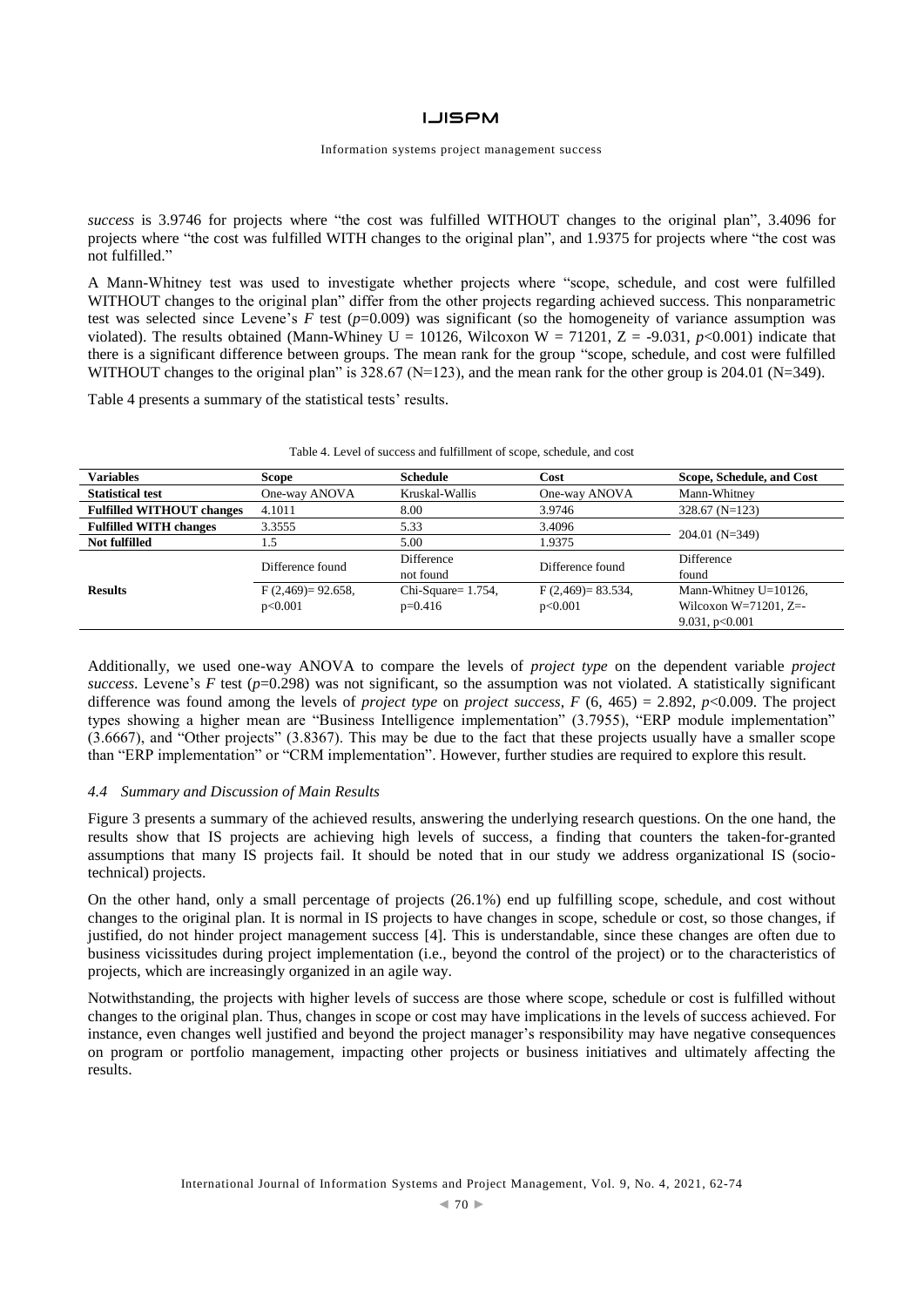Comparing these results with the Standish Group's Chaos Report 2020 [24], there are obvious differences, but also similarities. First of all, the idea of success is quite different, since our study shows higher levels of success. However, when taking the Standish Group's definition of success strictly, the results are quite similar (26.1% in our study vs. 29%) of successful projects in the Chaos Report 2020).



#### **5. Conclusion**

This study has significant implications for practice, research, and education, providing new insights into IS Project Management success. The obtained results challenge the general idea that IS projects are "problematic endeavors". On the contrary, organizational IS Project Management is showing high levels of success, and changes in scope, schedule, and cost do not entail a failed or even a *challenged* project, i.e., fulfillment of scope, schedule or cost is not rigidly tied to the original baseline, since the project's targets evolve along the life cycle. Since changes are common and normal in IS projects, project management methodologies should be designed and adopted by taking this into account.

Before discussing directions for future research, it is necessary to point out the limitations of this study. It represents an advance regarding earlier work, but still has some limitations. Similarly to other studies, one such limitation is that it relies on self-reported evidence of recent experiences of project managers. This means that each project that is included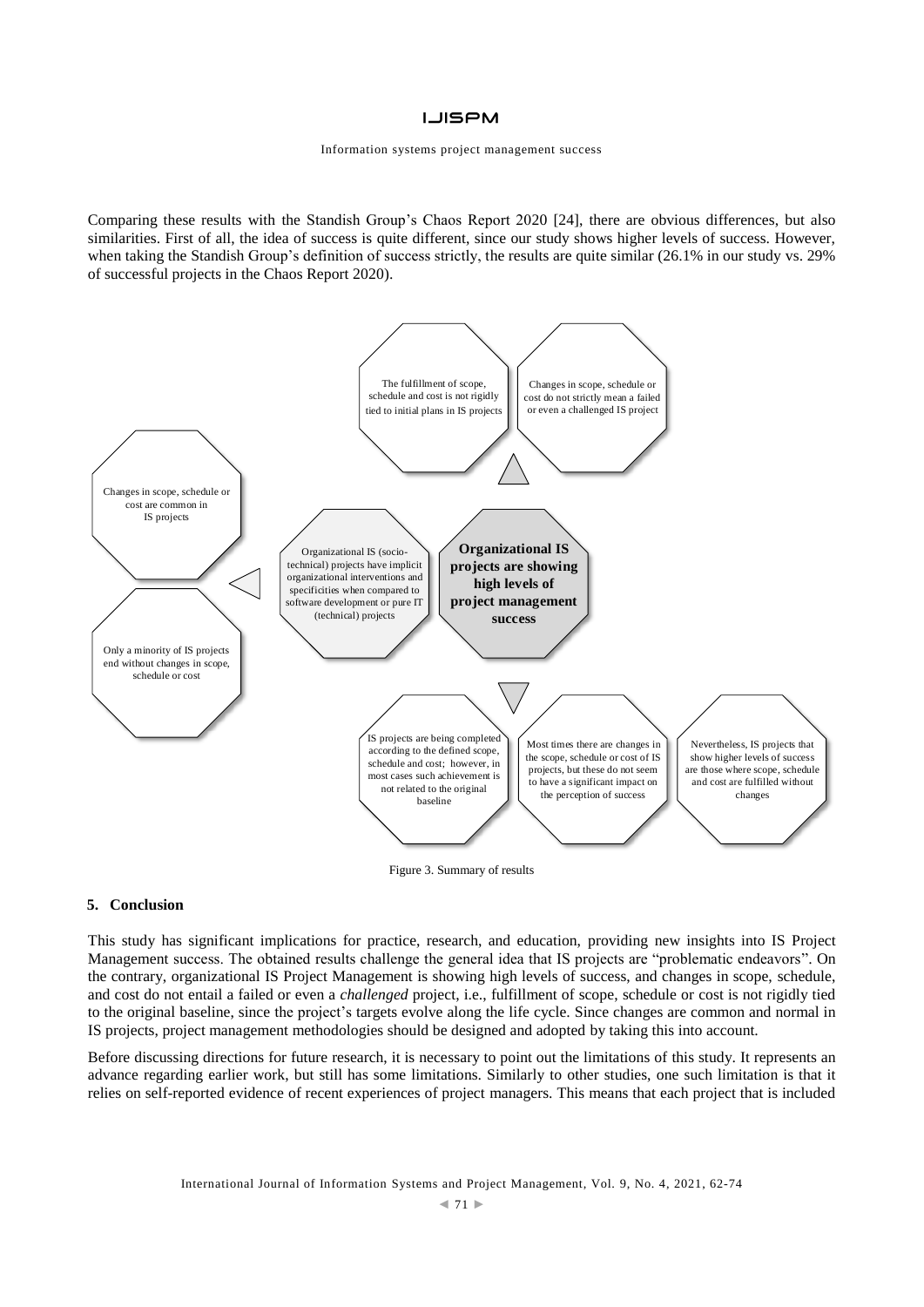#### Information systems project management success

in this study relies on the memory of one project manager responsible for the project. It would be interesting to contrast the various stakeholders perceptions (e.g., senior management), since they may have different perspectives on the reported success. Regarding the sample, most participants are from Europe (62.6%) and North America (23.4%). Consequently, the obtained results are relevant in the case of the surveyed companies at the moment of data gathering. Only through further research can the results be generalized (concerning other/all similar projects executed around the world).

One avenue for future research would be to examine in detail the results of IS projects, aiming to answer several new questions that arose from this research: What criteria are being used in IS projects practice to evaluate success besides the traditional "Iron Triangle"? Do these criteria differ from project to project? Since changes in scope, schedule, and cost do not seem to compromise the project's overall success, how are these changes justified and negotiated with stakeholders? Do some types of projects (e.g., BI projects) show higher levels of success? It would also be an interesting avenue to study the perspectives of several stakeholders regarding success — for instance, to analyze whether the impact of changes on success is perceived similarly by all of them.

#### **Acknowledgments**

The authors would like to thank Hélio Silva for his collaboration in collecting the data and the reviewers for their helpful comments and suggestions.

## **References**

- [1] McLeod, B. Doolin, and S. G. MacDonell, "A Perspective-Based Understanding of Project Success," *Project Management Journal,* vol. 43, no. 5, pp. 68-86, 2012.
- [2] L. A. Ika, "Project Success as a Topic in Project Management Journals," *Project Management Journal,* vol. 40, no. 4, pp. 6-19, 2009.
- [3] J. K. Pinto and D. P. Slevin, "Project success: definitions and measurement techniques," *Project management journal, vol.* 19, no. 1, pp. 67-72, 1988.
- [4] J. Pereira, J. Varajão, and N. Takagi, "Evaluation of Information Systems Project Success Insights from Practitioners," *Information Systems Management,* 2021, https://doi.org/10.1080/10580530.2021.1887982
- [5] D. Cecez-Kecmanovic, K. Kautz, and R. Abrahall, "Reframing success and failure on information systems: a performative perspective," *MIS Quarterly,* vol. 38, no. 2, pp. 561-588, 2014.
- [6] R. D. Banker and C. F. Kemerer, "Performance evaluation metrics for information systems development: a principal-agent model," *Information Systems Research,* vol. 3, no. 4, pp. 379-400, 1992.
- [7] C. Iriarte and S. Bayona, "IT projects success factors: a literature review," *International Journal of Information Systems and Project Management,* vol. 8, no. 2, pp. 49-78, 2020.
- [8] N. Cerpa and J. M. Verner, "Why did your project fail?," *Communications of the ACM,* vol. 52, no. 12, p. 130-134, 2009.
- [9] J. Iivari, "A framework for paradoxical tensions of project management," *International Journal of Information Systems and Project Management,* vol. 9, no. 1, pp. 5-35, 2021.
- [10] J. Varajão and A. Trigo, "Evaluation of IS project success in InfSysMakers: an exploratory case study," presented at the ICIS - International Conference on Information Systems, 2016.
- [11] R. Colomo-Palacios, I. González-Carrasco, J. L. López-Cuadrado, A. Trigo, and J. Varajão, "I-Competere: Using applied intelligence in search of competency gaps in software project managers," *Information Systems Frontiers,*  vol. 16, no. 4, pp. 607-625, 2014.
- [12] S. Morcov, L. Pintelon, and R. Kusters, "Definitions, characteristics and measures of IT project complexity a systematic literature review," *International Journal of Information Systems and Project Management,* vol. 8, no. 2, pp. 5-21, 2020.
- [13] J. Cadle and D. Yeates, *Project Management for Information Systems*, 5th ed. Pearson Education, 2008.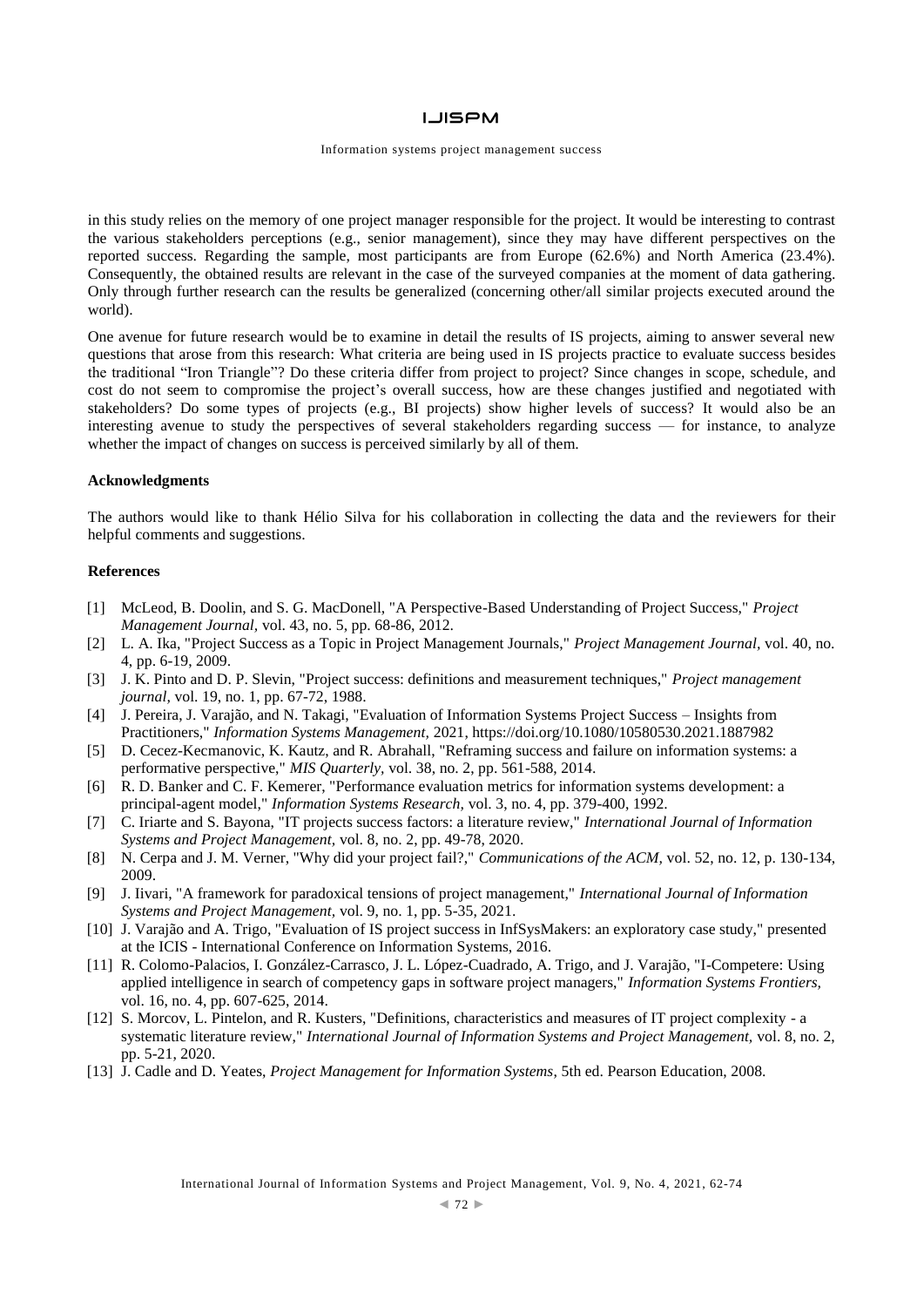- [14] J. Varajão, "The many facets of information systems (+projects) success," *International Journal of Information Systems and Project Management,* vol. 6, no. 4, pp. 5-13, 2018.
- [15] T. Murphy and K. Cormican, "Towards holistic goal centered performance management in software development: lessons from a best practice analysis," *International Journal of Information Systems and Project Management,* vol. 3, no. 4, pp. 23-36, 2015.
- [16] G. Thomas and W. Fernández, "Success in IT projects: A matter of definition?," *International Journal of Project Management,* vol. 26, no. 7, pp. 733-742, 2008.
- [17] K. Jugdev and R. Muller, "A retrospective look at our evolving understanding of project success," *Project Management Journal,* vol. 36, no. 4, pp. 19-31, 2006.
- [18] K. Davis, "A method to measure success dimensions relating to individual stakeholder groups," *International Journal of Project Management,* vol. 34, no. 3, pp. 480-493, 2016.
- [19] D. Baccarini, "The logical framework method for defining project success," *Project management journal,* vol. 30, pp. 25-32, 1999.
- [20] C. Marnewick, "A longitudinal analysis of ICT project success," presented at the Proceedings of the South African Institute for Computer Scientists and Information Technologists Conference, Pretoria, South Africa, 2012.
- [21] S. Petter and V. Vaishnavi, "Facilitating experience reuse among software project managers," *Information Sciences,* vol. 178, no. 7, pp. 1783-1802, 2008.
- [22] R. Fincham, "Narratives of Success and Failure in Systems Development," *British Journal of Management,* vol. 13, no. 1, pp. 1-14, 2002.
- [23] StandishGroup, *Chaos Report 1994*. Standish Group, 1994.
- [24] StandishGroup, *CHAOS 2020: Beyond Infinity Overview*. Standish Group, 2020.
- [25] L. McLeod and S. G. MacDonell, "Stakeholder perceptions of software project outcomes: an industry case study," presented at the Proceedings of the 2010 ACM-IEEE International Symposium on Empirical Software Engineering and Measurement, Bolzano-Bozen, Italy, 2010.
- [26] J. L. Eveleens and C. Verhoef, "The rise and fall of the Chaos report figures," *IEEE Software,* vol. 27, no. 1, pp. 30-36, 2010.
- [27] R. Glass, "The Standish report: does it really describe a software crisis?," *Communications of the ACM,* vol. 49, no. 8, pp. 15-16, 2006.
- [28] M. Jørgensen and K. Moløkken-Østvold, "How large are software cost overruns? A review of the 1994 CHAOS report," *Information and Software Technology,* vol. 48, no. 4, pp. 297-301, 2006.
- [29] C. Cuthbertson, "The State of IT Project Management in the UK 2002-2003," *Computer Weekly,* 2003.
- [30] H. Yong, Z. Xiangzhou, S. Xin, L. Mei, and D. Jianfeng, "An Intelligent Model for Software Project Risk Prediction," in *Information Management, Innovation Management and Industrial Engineering, 2009 International Conference*, 2009, vol. 1, pp. 629-632.
- [31] StandishGroup, *Chaos Report 2015*. Standish Group, 2015.